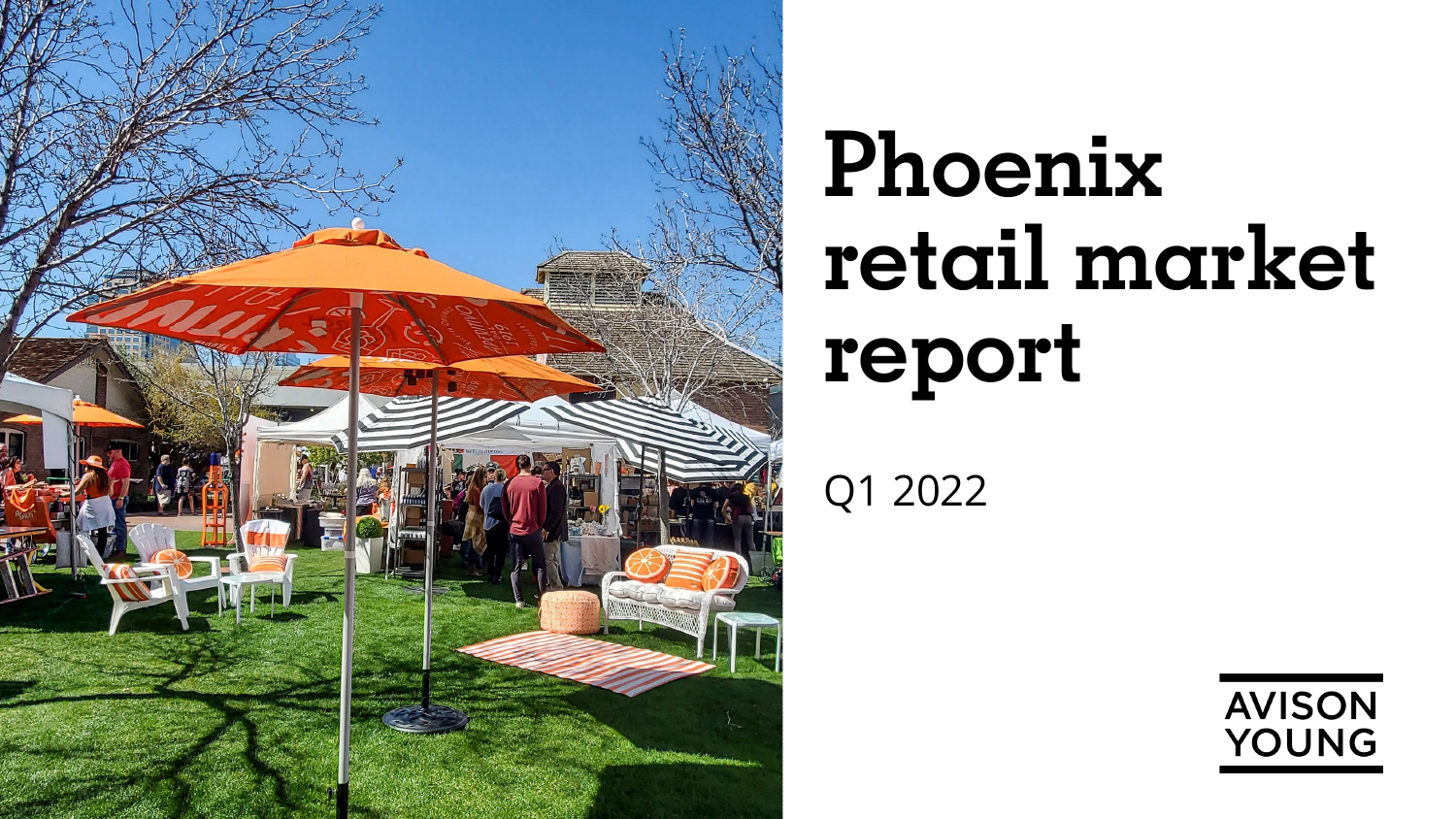### **Retail market trends**

### **Strong market fundamentals continue to improve**

The direct vacancy rate for retail properties declined to 6.9%, the lowest rate since Q4 2007. Total available space also declined to the lowest level in over a decade.

Demand for retail space is simply outstripping supply. This is the most evident in the submarket clusters in West Phoenix, Northwest Phoenix, and Scottsdale where total vacancy rates are 5.1% or lower.

### **Construction activity is highly concentrated in two submarkets**

Ongoing construction activity totaled 652,586 sf at the end of the first quarter. West Phoenix and the East Valley contained 500,291 sf of the total construction projects or 76.7%.

### **Our take on this trend… Our take on this trend… Our take on this trend…**

The submarkets in the East Valley and West Phoenix have the first and third most retail space in the Phoenix region respectively, and both submarket clusters recorded positive net absorption in Q1. While demand for retail space is also high in Scottsdale, there is no ongoing construction projects due to a lack of available space.



### **Capital markets should remain active in 2022**

Total sales volume in Q4 2021 came in at approximately \$587.6M, which was the highest sales volume since Q4 2015. Sales volume in Q1 2022 came in at \$313.6M, which is the highest first quarter sales volume since Q1 2016.

Investors are looking to enter the Phoenix retail market despite rising asset prices. Some of this increased activity can be attributed to Californians relocating to Phoenix in search of a more business friendly environment.

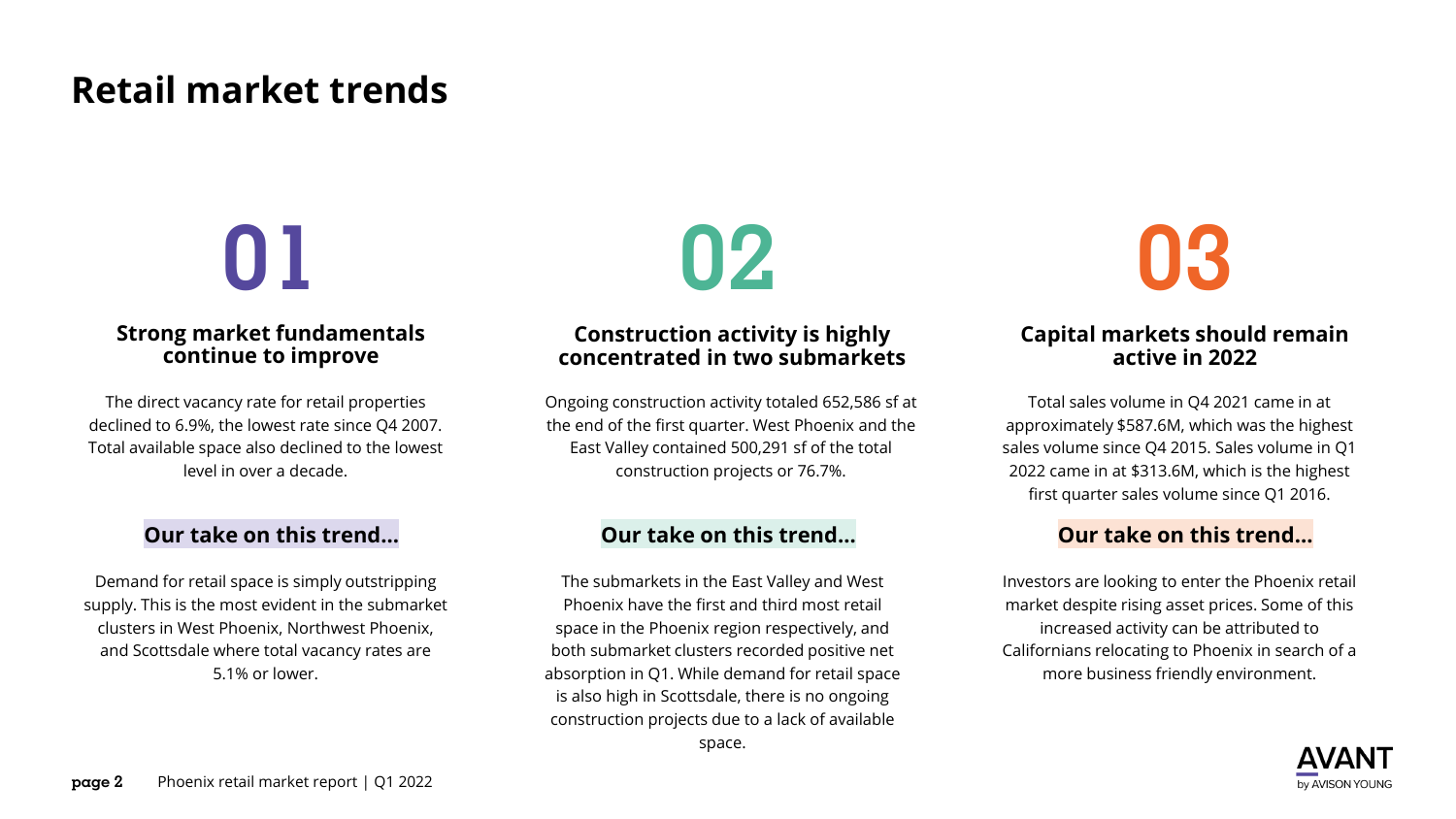### **Retail market indicators**





**page 3** Phoenix retail market report | Q1 2022 © 2022 Avison Young. All rights reserved. E. & O.E.: The information contained herein was obtained from sources which we deem reliable and, while thought to be correct, is not guaranteed by AvisonYoung.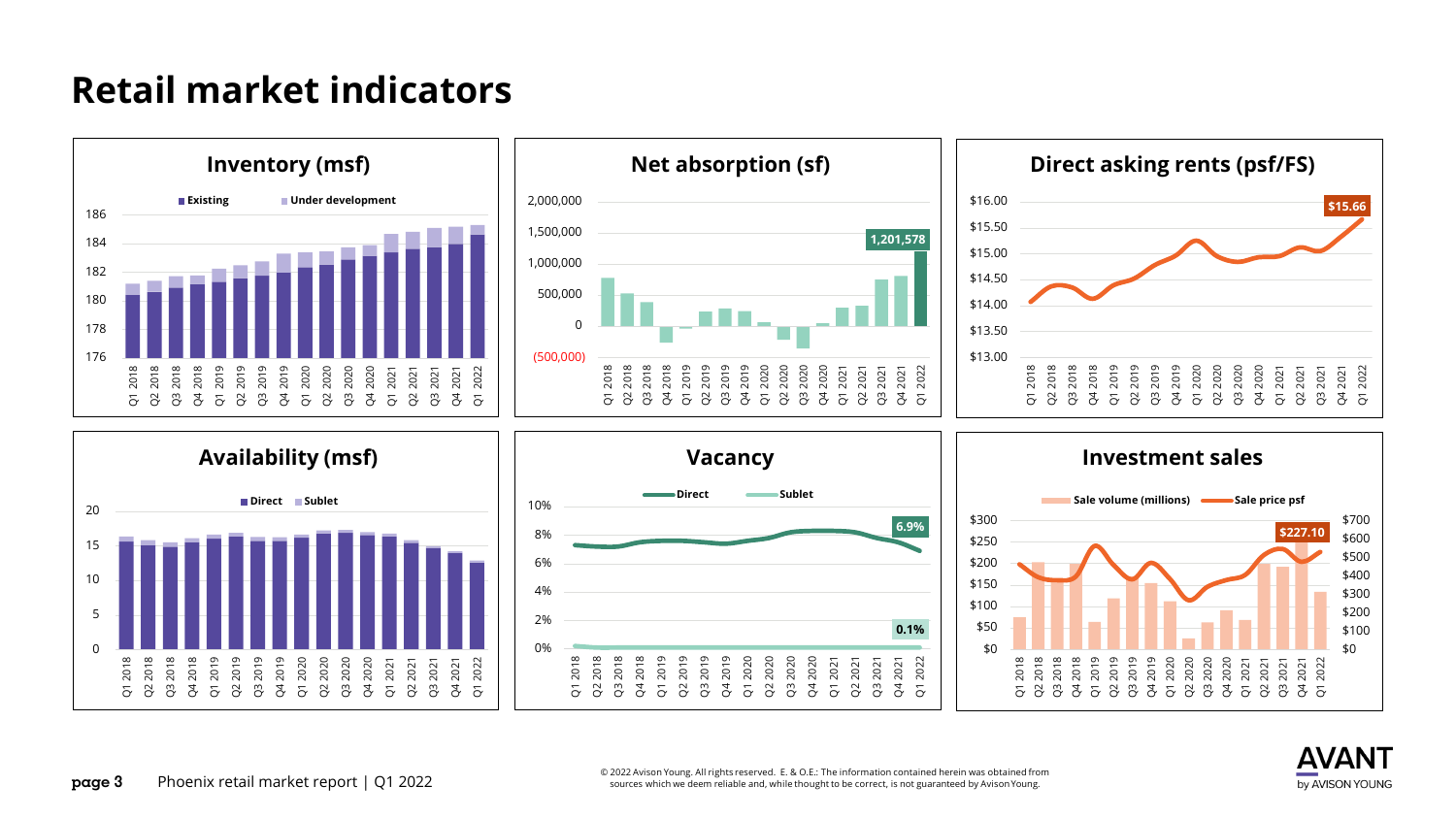# **Retail market activity**

#### **Recent leasing activity**

| Tenant Name       | Address                    | City       | Sign Date | Size (sf) | <b>Transaction Type</b> | Lease Type    | Rent        |
|-------------------|----------------------------|------------|-----------|-----------|-------------------------|---------------|-------------|
| Chick-Fil-A       | SEC 7th Ave & Roosevelt    | Phoenix    | Mar 2022  | 30,000    | <b>New</b>              | <b>Direct</b> |             |
| Unknown Tenant    | 1120 S 16th St             | Phoenix    | Jan 2022  | 27,250    | <b>New</b>              | <b>Direct</b> | \$9.00 NNN  |
| Waba Hair Supply  | 1401 – 1449 W Southern Ave | Tempe      | lan 2022  | 14,065    | New                     | <b>Direct</b> |             |
| Antique Plaza LLC | 903 – 933 E Main St        | Mesa       | Mar 2022  | 9,200     | <b>New</b>              | Direct        | \$10.00 MG  |
| Infinity Fitness  | 8698 E Raintree Dr         | Scottsdale | Feb 2022  | 8,331     | <b>New</b>              | Direct        | \$18.00 NNN |

#### **Recent sales activity**

| Buyer                     | Address                 | City       | Sale Date | Sale Price   | Size (sf) | Sale Price (psf) | Seller                  |
|---------------------------|-------------------------|------------|-----------|--------------|-----------|------------------|-------------------------|
| James Leonora             | 28320 N Tatum Blyd      | Phoenix    | Mar 2022  | \$21,950,000 | 69,755    | \$315            | Scottsdale Dev Partners |
| Caliber Cos               | 14987 N Northsight Blvd | Scottsdale | Jan 2022  | \$21,100,000 | 111.553   | \$189            | Louis G Miller          |
| Armstrong Capital Dev     | 5130 W Baseline Rd      | Phoenix    | Mar 2022  | \$20,600,000 | 39,763    | \$518            | Crow Holdings           |
| Realty Income Corp        | 15255 N Northsight Blvd | Scottsdale | Mar 2022  | \$18,034,160 | 129,466   | \$139            | At Home                 |
| Norman Cienega Prop Group | 5091 S Gilbert Rd       | Chandler   | Mar 2022  | \$17,354,000 | 26,000    | \$667            | Simon CRE               |

#### **Notable construction projects**

| Owner                        | Address                     | City        | Est. Delivery       | Size (sf) | Spec/BTS   | Asking Rent | Tenant                   |
|------------------------------|-----------------------------|-------------|---------------------|-----------|------------|-------------|--------------------------|
| Remington Nevada             | 1765 E Williams Field Rd    | Gilbert     | Q4 2022             | 50,000    | <b>BTS</b> | \$12.75 NNN | Urban Air Adventure Park |
| D.L. Meyers                  | NWC Ellsworth Rd & Riggs Rd | Queen Creek | Q <sub>2</sub> 2022 | 38,000    | <b>BTS</b> |             | <b>EOS Fitness</b>       |
| WJC LLC                      | Main St & Dobson Rd         | Mesa        | Q3 2022             | 32,670    | Spec       |             | Multiple                 |
| Sukkar Ventures Tolleson LLC | N 99th Ave & Van Buren Rd   | Tolleson    | Q <sub>2</sub> 2022 | 32,000    | Spec       |             | Multiple                 |

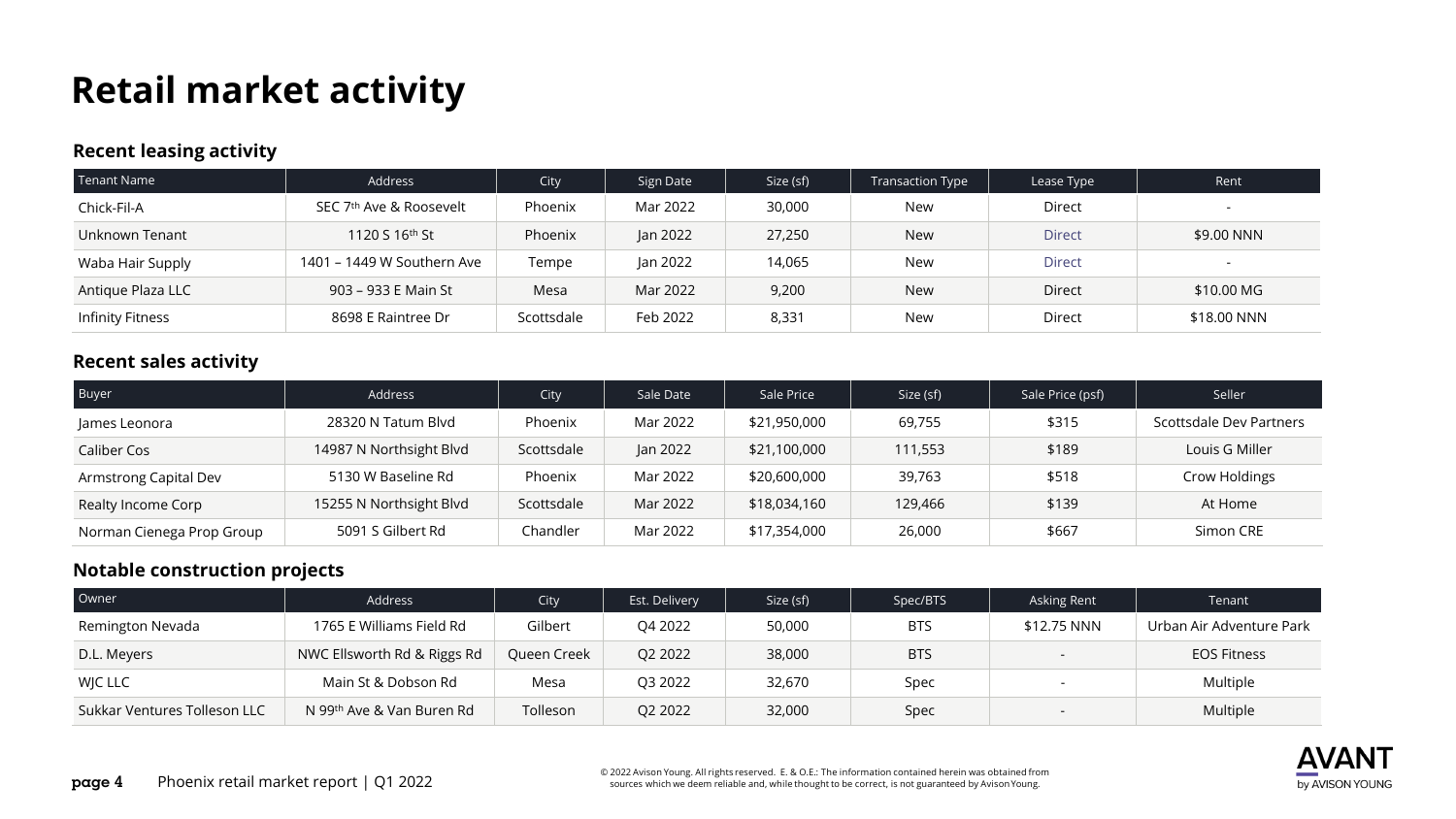### **Retail market stats**

| <b>By Submarket Cluster</b>     | Inventory (sf) | Vacancy |                          |                                      | 1Q Absorption (sf) 1Q Absorption (%) Under Construction (sf) | <b>Available Direct (sf)</b> | <b>Average Asking Rent</b> |
|---------------------------------|----------------|---------|--------------------------|--------------------------------------|--------------------------------------------------------------|------------------------------|----------------------------|
| Airport Area                    | 3,460,690      | 7.40%   | $-1,185$                 | $-0.03%$                             |                                                              | 213,343                      | \$15.09                    |
| Downtown Phoenix                | 5,079,021      | 6.10%   | 16,473                   | 0.32%                                | $\blacksquare$                                               | 303,544                      | \$16.91                    |
| East Valley                     | 63,429,182     | 7.10%   | 259,546                  | 0.41%                                | 320,264                                                      | 4,682,090                    | \$15.11                    |
| <b>Outlying Maricopa County</b> | 375,717        | 1.60%   | $\overline{\phantom{a}}$ | $\blacksquare$                       | $\overline{\phantom{a}}$                                     | 5,841                        | $\sim$                     |
| N Phoenix                       | 32,009,103     | 10.10%  | 482,277                  | 1.51%                                | 72,000                                                       | 2,984,469                    | \$13.43                    |
| N Scottsdale                    | 14,253,190     | 5.60%   | 15,786                   | 0.11%                                | $\sim$                                                       | 660,914                      | \$21.27                    |
| NW Phoenix                      | 17,436,306     | 4.90%   | 1,440                    | 0.01%                                | 15,000                                                       | 770,735                      | \$16.30                    |
| <b>Outlying Pinal County</b>    | 7,541,391      | 10.50%  | 120,255                  | 1.59%                                | 65,295                                                       | 822,638                      | \$12.96                    |
| Scottsdale                      | 15,983,581     | 5.10%   | 67,233                   | 0.42%                                | $\sim$                                                       | 806,052                      | \$23.40                    |
| South Mountain                  | 5,571,776      | 7.80%   | 27,426                   | 0.49%                                | $\sim$                                                       | 306,779                      | \$16.94                    |
| W Phoenix                       | 19,501,551     | 4.70%   | 208,407                  | 1.07%                                | 180,027                                                      | 1,067,485                    | \$15.79                    |
| <b>Market Total</b>             | 184,641,509    | 7.00%   | 1,197,658                | 0.65%                                | 652,586                                                      | 12,623,890                   | \$15.66                    |
|                                 |                |         |                          |                                      |                                                              |                              |                            |
| <b>By Class</b>                 | Inventory (sf) | Vacancy |                          | 1Q Absorption (sf) 1Q Absorption (%) | <b>Under Construction (sf)</b>                               | <b>Available Direct (sf)</b> | <b>Average Asking Rent</b> |
| Class A                         | 32,293,320     | 3.80%   | 82,208                   | 0.25%                                | 50,000                                                       | 1,319,431                    | \$17.38                    |
| Class B                         | 116,286,185    | 8.00%   | 705,770                  | 0.61%                                | 582,863                                                      | 8,448,151                    | \$16.95                    |

Class C 36,062,004 6.90% 409,680 1.14% 19,723 2,856,308 \$13.00

**Market Total 184,641,509 7.00% 1,197,658 0.65% 652,586 12,623,890 \$15.66**

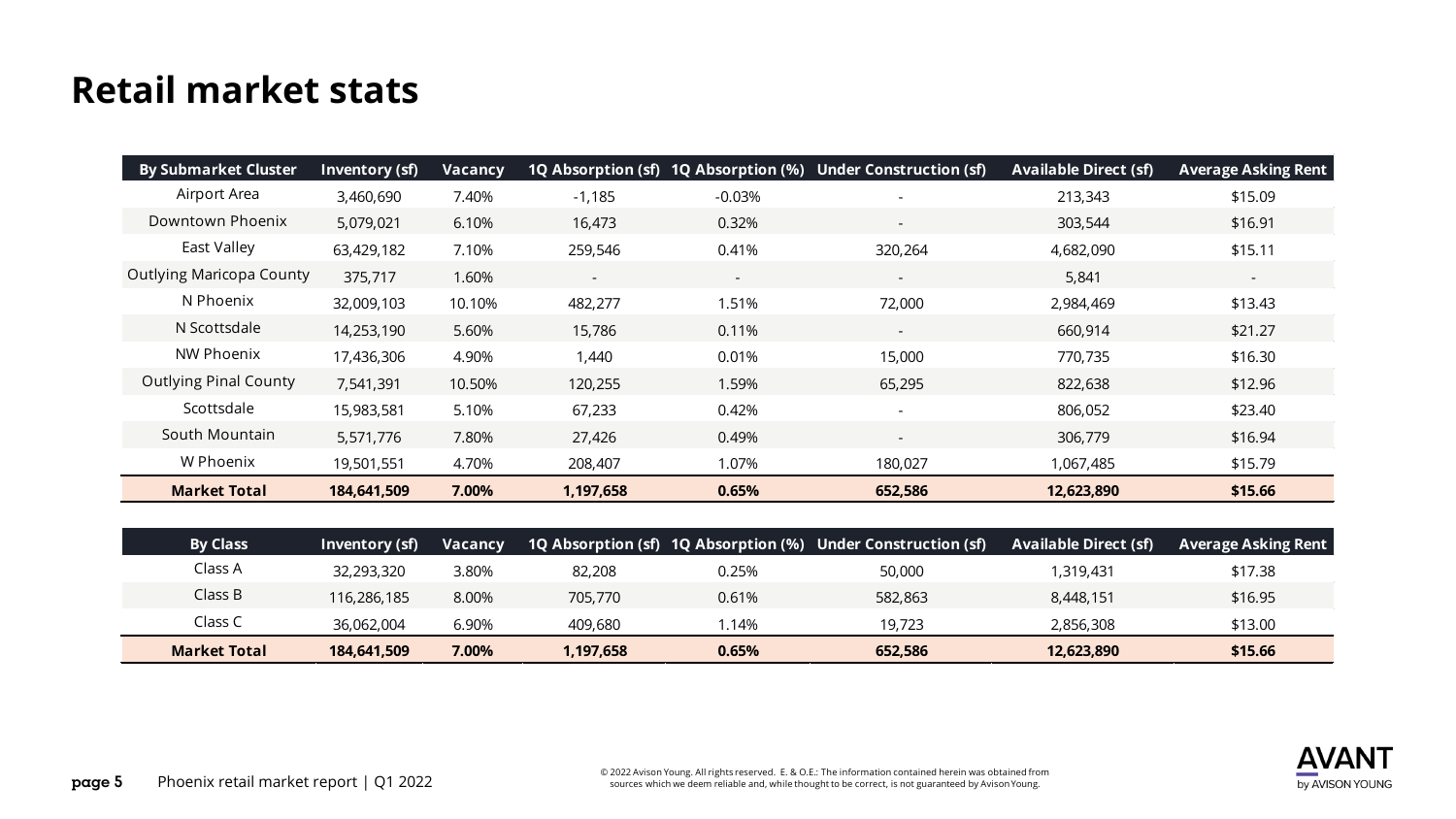# **Retail quarterly deliveries**

**143 properties**

Delivered since 2018

**4.9 msf** 

Retail space added since 2018

**673,967 sf**

Retail space delivered in Q1 2022



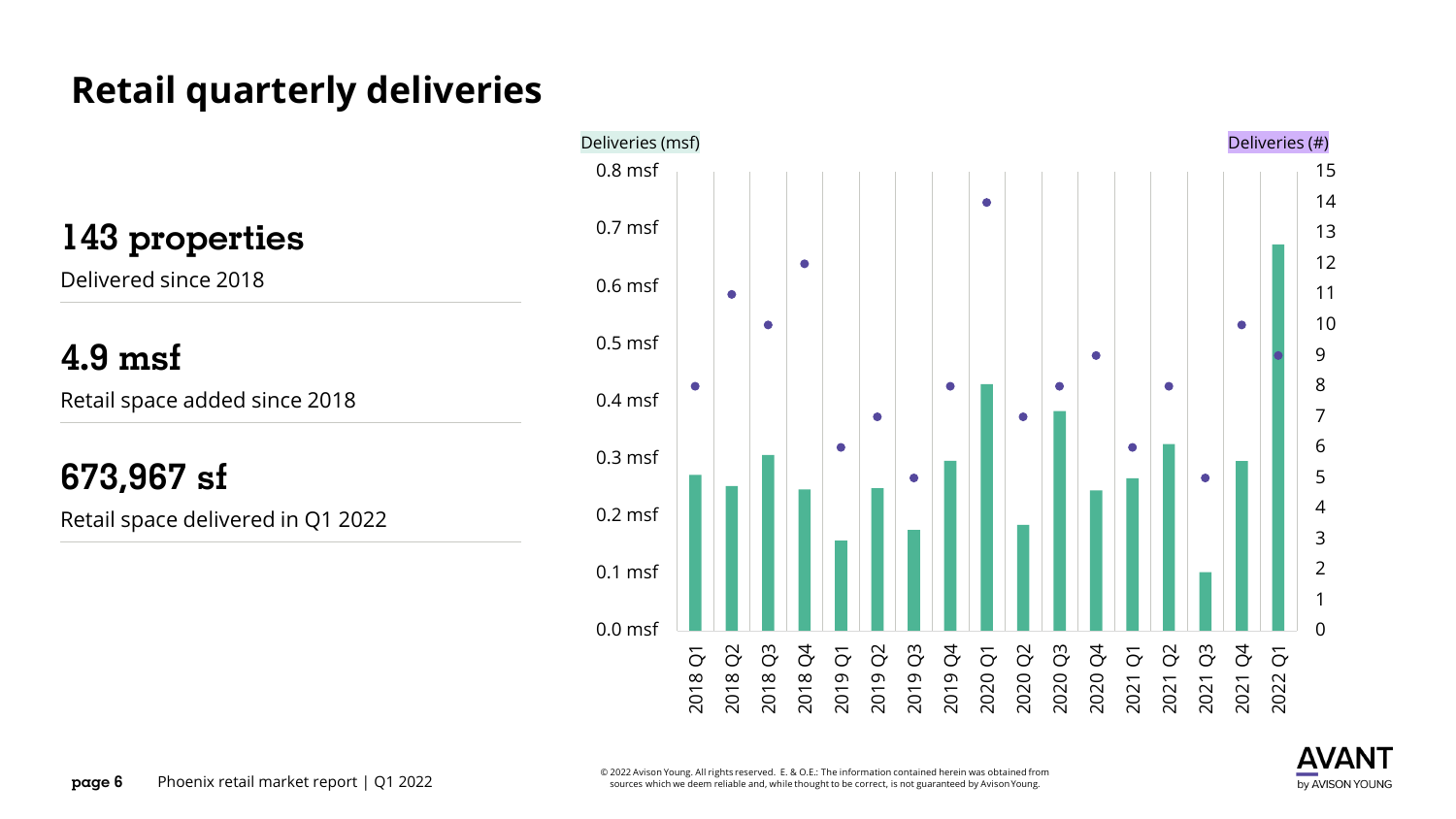# **Retail leasing activity**

### **1.2 msf**

Average quarterly leasing activity since 2018

### **+32.8%**

Q2 leasing activity above quarterly average

### **20.6 msf**

Total retail space leased since 2018



Green highlight represents quarter with highest leasing activity each year

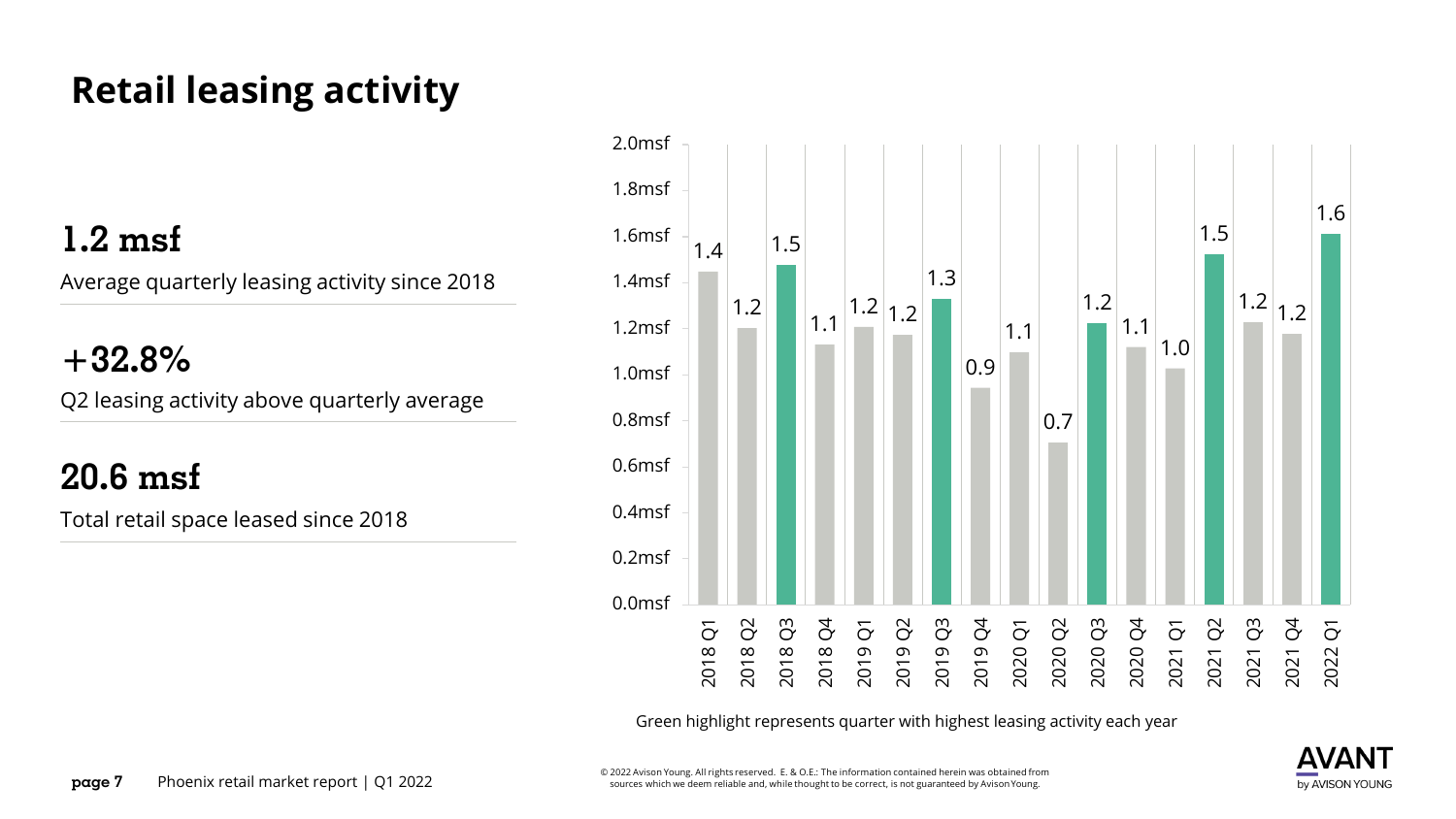### **Net absorption as a share of inventory**

**5.1 msf**

Total net absorption since 2018

**0.7%**

Q2 2022 net absorption as % of inventory

### **6 consecutive quarters**

Positive net absorption recorded